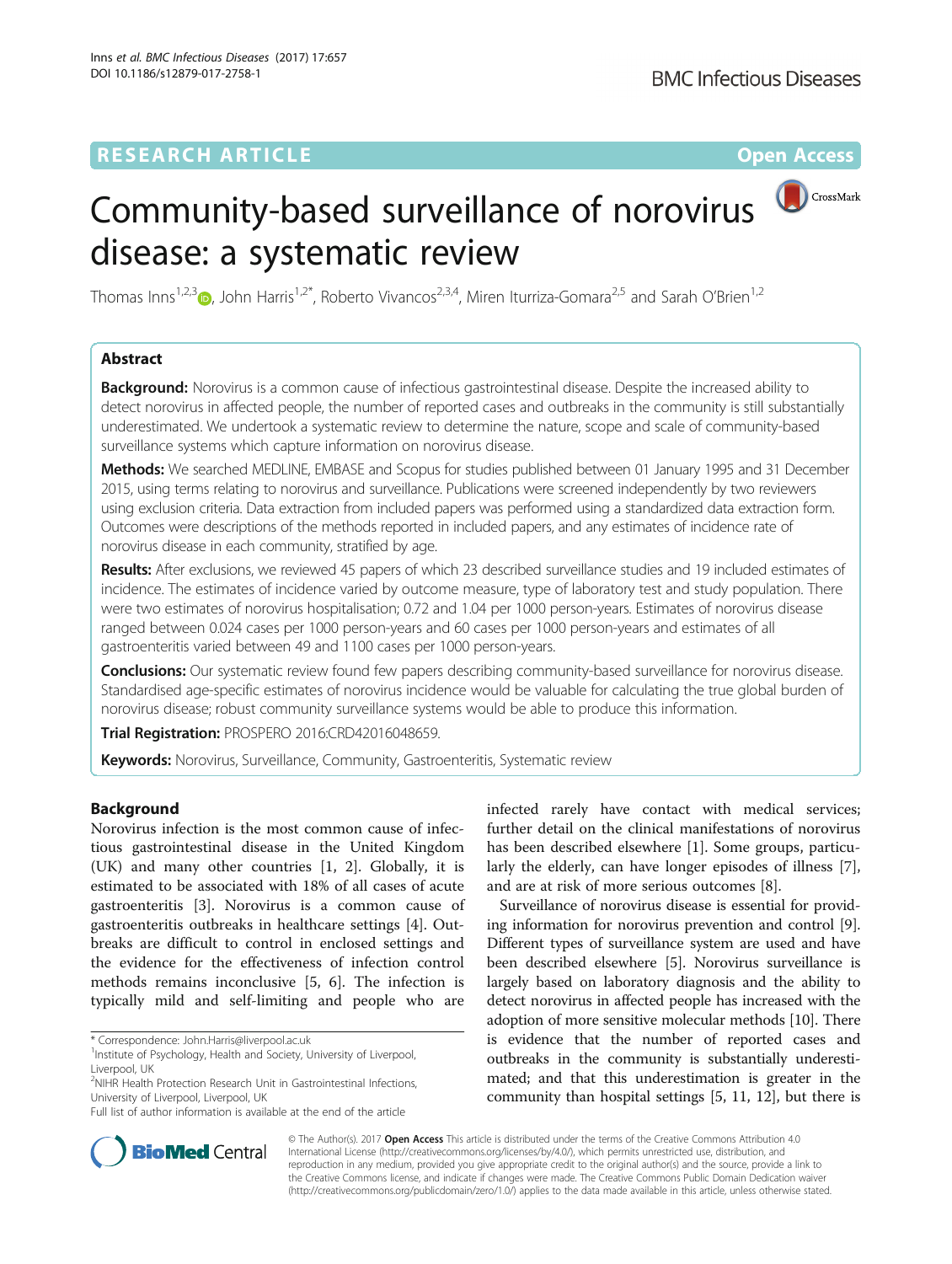little evidence of the type and variety of community-based norovirus surveillance systems. We were prompted to undertake this research to address this gap.

The aim of this research is to determine the nature, scope and scale of community-based surveillance systems which capture information on norovirus disease. To do this, we undertook a systematic review according to the criteria of the Preferred Reporting Items for Systematic Reviews and Meta-Analyses (PRISMA) statement [[13\]](#page-8-0). In order to determine the nature, scope and scale of community-based surveillance of norovirus disease, we described the methods reported in papers included in the review, as a primary objective. A secondary objective was to capture the incidence rate of norovirus disease in each setting.

## Methods

## Protocol and registration

The review was registered on the PROSPERO International prospective register of systematic reviews on 03 October 2016 (PROSPERO 2016:CRD42016048659) [[14\]](#page-8-0). The review protocol followed the PRISMA checklist (Additional file [1](#page-7-0)).

## Eligibility criteria

Studies published between 01 January 1995 and 31 December 2015. No explicit geographical restrictions were applied. Only studies published in English were eligible. We excluded the following types of publication: studies of illness in persons residing in primary care settings, reports or reviews of outbreak investigations, review papers, editorials, conference abstracts or proceedings, randomized clinical trials or case reports, environmental surveillance, economic analyses, studies based on asymptomatic infections, surveys of molecular epidemiology or seroprevalence surveys.

## Information sources

We searched the following electronic databases: MEDLINE, EMBASE and Scopus. The last date searched was 16 August 2016.

## Search

We used the following search terms: (norovirus.ab,ti. OR (norwalk-like adj1 virus).ab,ti. OR (norwalk-like adj1 disease\*).ab,ti. OR norwalk.ab,ti. OR small round structured virus.ab,ti. OR winter vomiting disease.ab,ti.) AND surveillance.ab,ti. The search terms were piloted prior to selection and are comprised of specific norovirus terms. The search terms for MEDLINE were developed initially. Terms were combined using Boolean operators. The same terms were used to search Scopus. When the searches were run in MEDLINE, each term was searched for within the title and abstract of the documents

contained in each database; in Scopus, terms were searched within the title, abstract and keywords.

#### Study selection

All references identified by the search strategy were imported into the reference management programme EndNote X7 (Clarivate Analytics, USA). Using this software, publications from the different databases were combined and deduplicated. These publications were then screened applying the exclusion criteria. This screening was conducted independently by two reviewers (TI and JPH) to ensure the criteria were applied consistently. Differences between reviewers on first screening were reconciled by discussion between the two reviewers. Full texts of all studies meeting the title and abstract screening criteria were examined independently by the two reviewers (TI and JPH) using a standardised eligibility form. Final agreement on study inclusion was determined through consensus between the two reviewers (TI and JPH).

In order to maximise the proportion of eligible studies included in the review, the reference lists of studies that met the inclusion criteria were searched to identify potentially relevant articles not included be the database searches. When potentially relevant articles were identified in this way, the two reviewers (TI and JPH) searched for abstracts and then screened in the same fashion as those identified by the database search. The full text of any abstract that met the eligibility criteria was assessed using the standardised eligibility form; final agreement was determined through consensus between the two reviewers.

## Data collection process and data items

Data extraction from included papers was performed using a standardized data extraction form. The following data were extracted (where available): year published, predominant study type, surveillance type (active or passive), study setting, time period, study duration, geography (country, region), case definition, laboratory testing methods, proportion of norovirus detections, use of further typing methods, population age range, study population, person-time of study population, number of cases, incidence rate with 95% Confidence Interval. We defined the surveillance type as active if the person-time at risk was actively enumerated.

## Summary measures

Outcomes were descriptions of the methods reported in included papers, and any estimates of incidence rate of norovirus disease in each community, stratified by age. Estimates of incidence rates were not pooled between studies.

## Synthesis of results

We compared methods used in included papers. We described the study design and methods used, the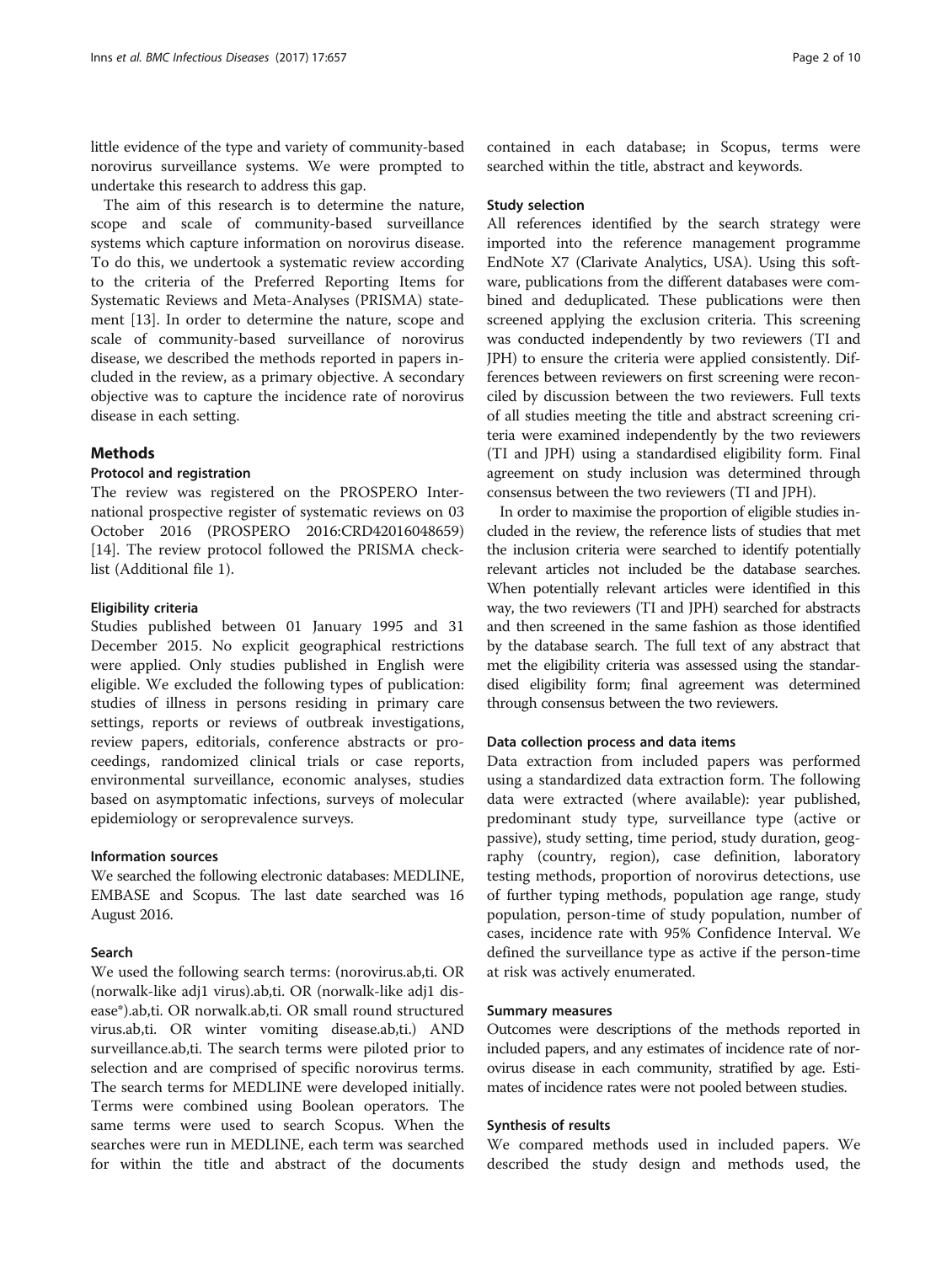population under surveillance, the date of publication, the location of study and compared incidence rates in various studies, stratified by age where available.

## Results

## Study selection

The first searches identified 1058 papers; following deduplication this was reduced to 673 publications. After review of the title and abstract, 56 publications were included and 617 excluded. Of the 56 publications subject to full text review, 11 were excluded and 45 included in this systematic review (Fig. 1). Of the 11 papers excluded after full text review, seven were conference proceedings, two were non-English language, one was an economic analysis and one was a survey of molecular epidemiology.

## Characteristics of included studies

The number of publications regarding the communitybased surveillance of norovirus disease increased over the 20 year period included in this review; two thirds of papers ( $n = 30$ ) were published since 2010. Papers based in community settings in Europe ( $n = 20$ ) were most frequent, the majority of these being from the United Kingdom ( $n = 7$ ) and France ( $n = 4$ ). Other countries with multiple published studies include the United States of America ( $n = 6$ ), Australia ( $n = 3$ ) and China  $(n = 3)$ . Figure [2](#page-3-0) shows the distribution of publications over time and by geography of study location.

A total of 23 publications described surveillance studies; 18 of these described surveillance of individuals, five



described surveillance of norovirus outbreaks in the community. Other community-based publications included cohort studies ( $n = 14$ ), cross-sectional surveys ( $n = 7$ ) and one case–control study in a community setting. A breakdown of included publications by study type is shown in Table [1](#page-4-0).

Description of methods reported in community-based norovirus surveillance.

Reports of community-based surveillance of laboratory reports of norovirus infection were published from England and Wales [[15](#page-8-0)–[17\]](#page-8-0), Germany [\[18\]](#page-8-0) and the United States of America (USA) [\[19\]](#page-8-0). Surveillance using sentinel general practitioners (family doctors) was reported from France [[20](#page-8-0)]. Surveillance of norovirus using a foodborne illness complaint system in the USA state of Minnesota [[21](#page-8-0)]. Reports of the surveillance of norovirus outbreaks in the community were published from the USA [\[22](#page-8-0), [23](#page-8-0)]. Norovirus outbreak surveillance in care homes was reported from France [\[24](#page-8-0)–[26](#page-8-0)] and Australia [\[27\]](#page-8-0).

A number of papers described the surveillance of cases of norovirus acquired in the community, through the surveillance of cases admitted to hospital from the community. Sentinel networks or small groups of hospitals published their findings from Japan [[28, 29](#page-8-0)], Israel [\[30](#page-8-0)], USA [\[31](#page-8-0)] and Bangladesh [[32\]](#page-8-0). Four publications reported surveillance at individual hospitals in China [[33, 34](#page-8-0)], Poland [[35\]](#page-8-0) and Malawi [[36](#page-8-0)]. Children under five years old were included in one case–control study in Colombia [[37\]](#page-8-0). A total of 20 papers were classed as active surveillance and 25 were classed as passive surveillance.

Cohort studies captured surveillance data on norovirus disease in children in general practice [\[38](#page-8-0)–[40\]](#page-8-0), in day care [[41](#page-8-0)] and in hospital [\[42](#page-8-0)–[44\]](#page-8-0). Two birth cohort studies, one in Vietnam [\[45](#page-8-0)] and one across eight sites in South America, Africa and Asia [[46\]](#page-8-0). Four cohort studies captured surveillance data on norovirus disease in all of those attending general practice [[11](#page-8-0), [47](#page-9-0)–[49](#page-9-0)]; one cohort study was based in 16 care homes [[50](#page-9-0)] and one a cohort study of military personnel [[51\]](#page-9-0). A number of cross-sectional studies from different countries collected information on the general population [[52](#page-9-0)–[56](#page-9-0)]. One study was of hospitalised children [\[57](#page-9-0)] and another included hospital outpatients [[58\]](#page-9-0).

Of the 39 papers which covered the surveillance of individual cases, all but one used a laboratory test to confirm the presence of norovirus. Polymerase chain reaction (PCR) was used either alone or in combination with other methods by 29 of the reports; enzyme immunoassay (EIA) was used as the only method in two studies and electron microscopy (EM) as the only method in one study. The laboratory methods were either absent or unclearly defined in five studies. The case definition was based on the WHO definition of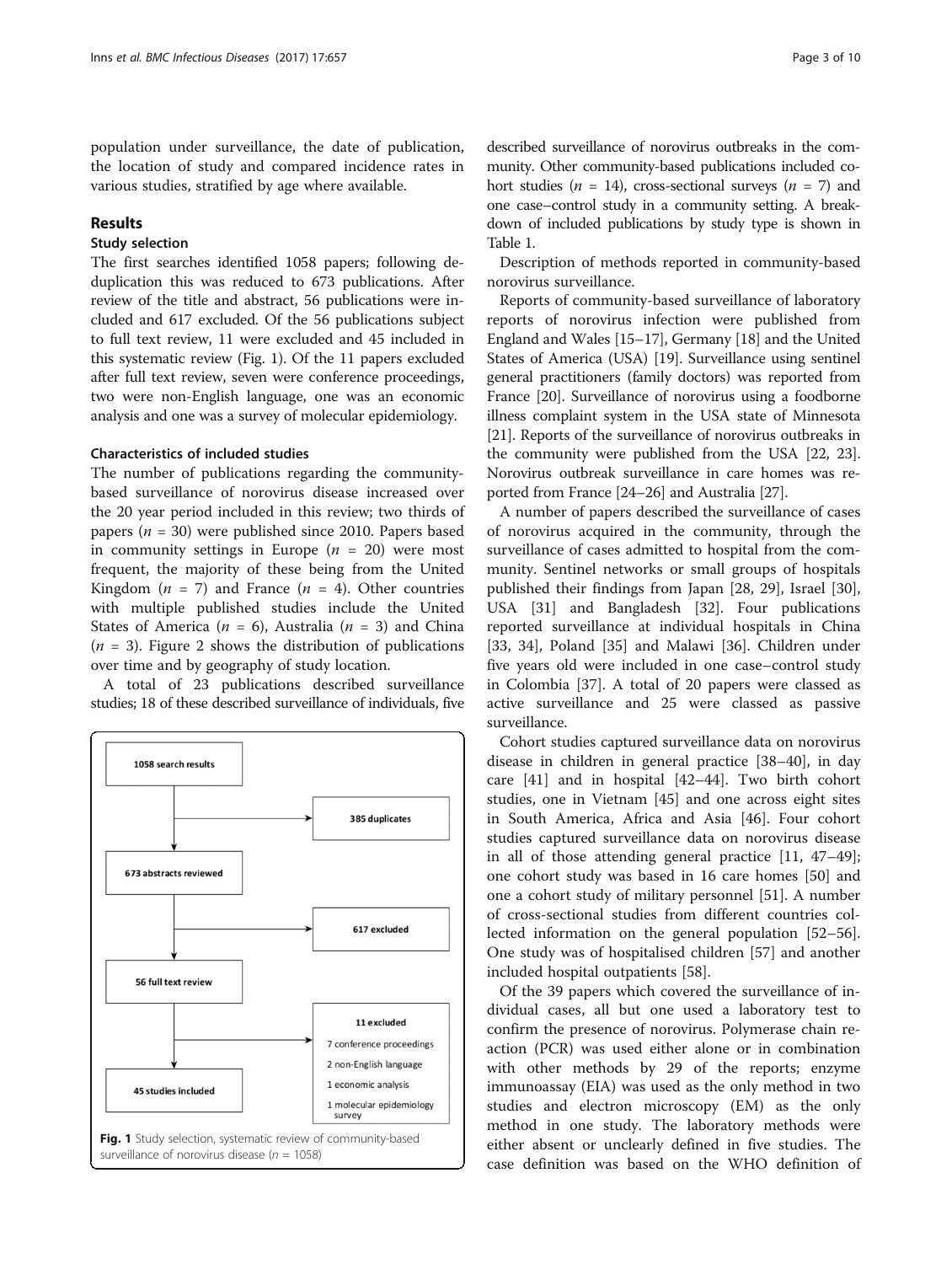<span id="page-3-0"></span>

diarrhoea in 22 of the 39 studies; another symptomatic definition was used in 13 of the studies, one study used a virological case definition and the case definition was unclear in the remaining three studies. Regarding the surveillance of norovirus outbreaks, three of the six used the Centres for Disease Control and Prevention (CDC) outbreak definition [[22, 23, 27\]](#page-8-0). Comparable definitions were used by the other three studies [\[24](#page-8-0)–[26\]](#page-8-0). All norovirus outbreak surveillance systems used some form of laboratory confirmation; PCR was used alone or in combination for five studies, the lab method wasn't specified in the other study.

## Estimates of the incidence rate of norovirus disease in each community

Publications included in this review measured outcomes that can be classified into three groups; norovirus hospitalisation, norovirus disease and all gastroenteritis. A total of 19 papers included estimates of incidence, of which seven also published Confidence Intervals. Figure [3](#page-6-0) depicts the estimated incidence rates by outcome and study age group. Of the 19 papers, 14 were classed as active surveillance and clearly enumerated the person-time at risk.

Two papers used norovirus hospitalisation as an outcome, both were based in those aged under five and reported similar estimates; 0.72 [\[31](#page-8-0)] and 1.04 [\[30](#page-8-0)] hospitalisations per 1000 person-years. Six papers provided estimates of norovirus disease incidence. Estimates of norovirus disease ranged between 0.024 cases per 1000 person-years and 60 cases per 1000 person-years [[11, 15, 18](#page-8-0), [47](#page-9-0), [51](#page-9-0), [56\]](#page-9-0).

Incidence rates of all gastroenteritis were estimated by 14 papers. Estimates in children under five ranged between 29.5 and 389 cases per 1000 person-years [[35, 38](#page-8-0), [40](#page-8-0), [41, 45\]](#page-8-0). Estimates in all ages ranged between 49 and 1100 cases per 1000 person-years [\[11,](#page-8-0) [47](#page-9-0), [49](#page-9-0), [52](#page-9-0)–[55\]](#page-9-0). One paper estimated the incidence rate of all gastroenteritis in long-term care facility (LTCF) resident as 0.64 cases per 1000 bed-days [\[50\]](#page-9-0). Another estimated the incidence rate of gastroenteritis outbreaks in LTCFs as 16.8 per 100 LTCFs per year [\[27\]](#page-8-0).

## **Discussion**

Our systematic review has found few papers describing community-based surveillance for norovirus disease. We found surveillance based on individual laboratory reports were reported from four countries; England and Wales, Germany, France and the USA. Surveillance of outbreaks in care homes was reported from France and Australia. We found a number of hospital-based surveillance reports capturing illness acquired in the community; these tended to be based in a single or small number of hospitals and many were cross-sectional or cohort studies in a fixed time period. Several papers from the USA reported on the surveillance of outbreaks associated with food.

The small number of national surveillance systems reporting norovirus disease is likely to be related to the knowledge that most people do not access health care for a diagnosis [\[11](#page-8-0)]. One explanation could be the lack of statutory basis for norovirus reporting. The European Surveillance System (TESSy) is a system used by 7European Union (EU) Member States and European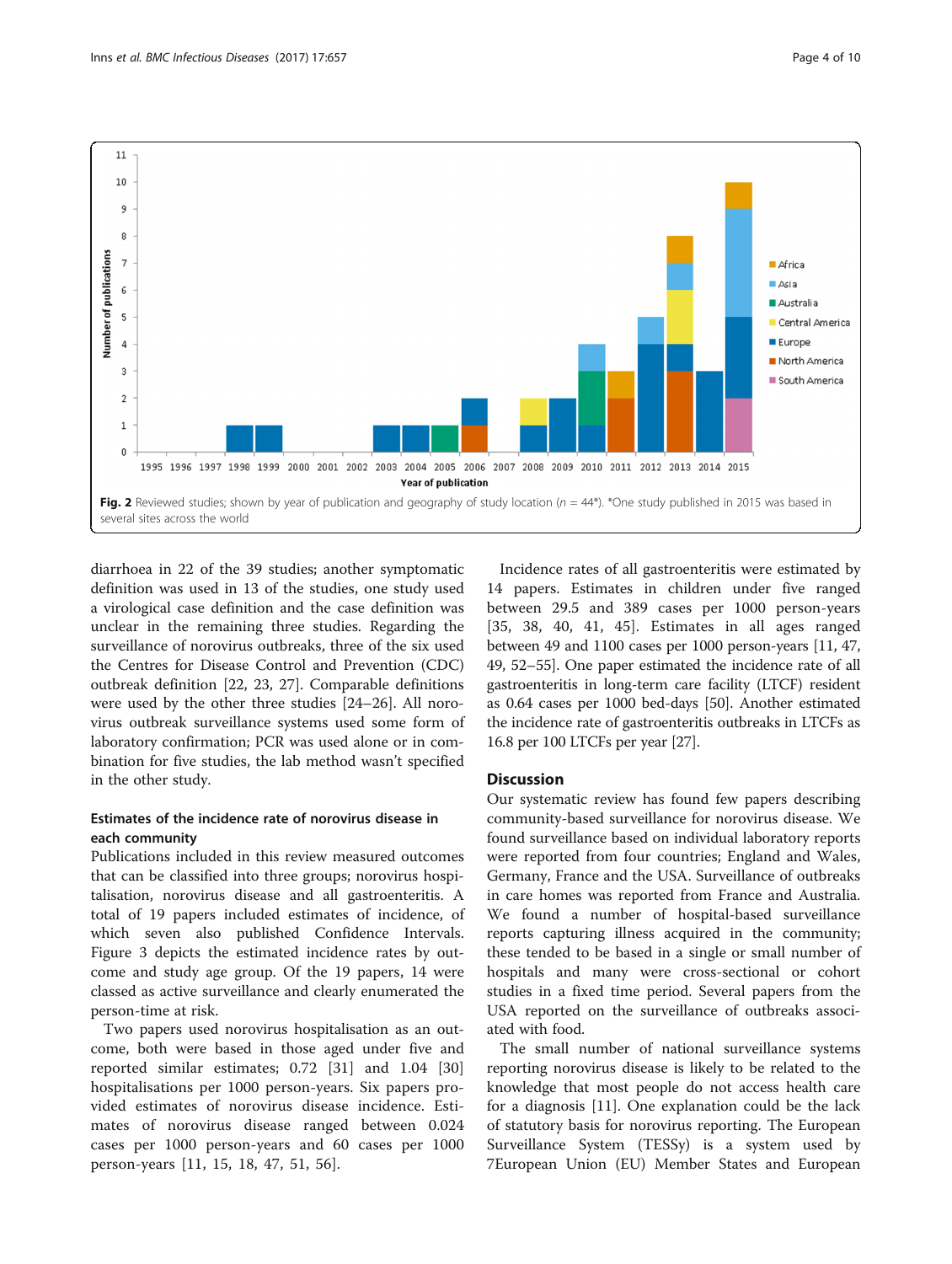<span id="page-4-0"></span>

| Table 1 Reviewed publications, by study type and outcome (n = 45) |                |                        |                   |                                              |                 |                        |
|-------------------------------------------------------------------|----------------|------------------------|-------------------|----------------------------------------------|-----------------|------------------------|
| First Author                                                      | Year Published | Type<br>Study          | Surveillance Type | Incidence outcome measure                    | Study country   | Study Duration (Years) |
| Dedman [15]                                                       | 1998           | Surveillance           | Passive           | Norovirus disease                            | $\leq$          | $\overline{5}$         |
| Wheeler [47]                                                      | 1999           | Cohort                 | Active            | All gastroenteritis; Norovirus disease       | $\leq$          | 3                      |
| Lopman [16]                                                       | 2003           | Surveillance           | Passive           |                                              | $\leq$          |                        |
| Froggatt [17]                                                     | 2004           | Surveillance           | Passive           |                                              | $\leq$          | So                     |
| Sinclair [48]                                                     | 2005           | Cohort                 | Active            |                                              | Australia       | $\frac{5}{1}$          |
| Medici [42]                                                       | 2006           | Cohort                 | Passive           |                                              | ltaly           |                        |
| Vernacchio [38]                                                   | 2006           | Cohort                 | Active            | All gastroenteritis                          | USA             | $\overline{1}$         |
| Bucardo [43]                                                      | 2008           | Cohort                 | Passive           |                                              | Nicaragua       |                        |
| Gomara [39]                                                       | 2008           | Cohort                 | Active            |                                              | $\leq$          | 1.25                   |
| Huhulescu [49]                                                    | 2009           | Cohort                 | Active            | All gastroenteritis                          | Austria         |                        |
| Iturriza-Gomara [40]                                              | 2009           | Cohort                 | Active            | All gastroenteritis                          | $\leq$          | 1.66                   |
| Gauci [52]                                                        | 2010           | Cross-sectional survey | Active            | All gastroenteritis                          | Malta           | 1.66                   |
| Kirk [27]                                                         | 2010           | Outbreak surveillance  | Passive           |                                              | Australia       | O                      |
| Kirk [50]                                                         | 2010           | Cohort                 | Active            |                                              | Australia       |                        |
| Liu [33]                                                          | 2010           | Surveillance           | Passive           |                                              | China           |                        |
| Moyo [57]                                                         | 2011           | Cross-sectional survey | Passive           |                                              | Tanzania        | 0.25                   |
| Scallan [19]                                                      | 2011           | Surveillance           | Passive           |                                              | USA             |                        |
| Vega [22]                                                         | 2011           | Outbreak surveillance  | Passive           |                                              | <b>USA</b>      |                        |
| Baumann-Popczyk [53]                                              | 2012           | Cross-sectional survey | Active            | All gastroenteritis                          | Poland          |                        |
| Oldak [35]                                                        | 2012           | Surveillance           | Passive           | gastroenteritis<br>$\overline{\overline{z}}$ | Poland          |                        |
| Ouyang [34]                                                       | 2012           | Surveillance           | Passive           |                                              | China           |                        |
| $\mathsf{Tam}\left[11\right]$                                     | 2012           | Cohort                 | Active            | All gastroenteritis; Norovirus disease       | $\leq$          | 1.33                   |
| Thouillot [24]                                                    | 2012           | Outbreak surveillance  | Passive           |                                              | France          | 0.33                   |
| Ahmed [54]                                                        | 2013           | Cross-sectional survey | Active            | All gastroenteritis                          | Dominica        | $\frac{5}{1}$          |
| Gould [23]                                                        | 2013           | Outbreak surveillance  | Passive           |                                              | <b>USA</b>      | $\supseteq$            |
| Ingram [55]                                                       | 2013           | Cross-sectional survey | Active            | All gastroenteritis                          | <b>Barbados</b> |                        |
| Nahar [32]                                                        | 2013           | Surveillance           | Passive           |                                              | Bangladesh      |                        |
| Payne [31]                                                        | 2013           | Surveillance           | Active            | Norovirus hospitalisation                    | JSA             |                        |
| Saupe [21]                                                        | 2013           | Surveillance           | Passive           |                                              | USA             | 125                    |
| Trainor [36]                                                      | 2013           | Surveillance           | Passive           |                                              | Malawi          | $\supseteq$            |
| Verhoef [56]                                                      | 2013           | Cross-sectional survey | Passive           | Norovirus disease                            | Netherlands     |                        |
| Arena [20]                                                        | 2014           | Surveillance           | Passive           | All gastroenteritis                          | France          |                        |
| Barret [25]                                                       | 2014           | Outbreak surveillance  | Passive           |                                              | France          |                        |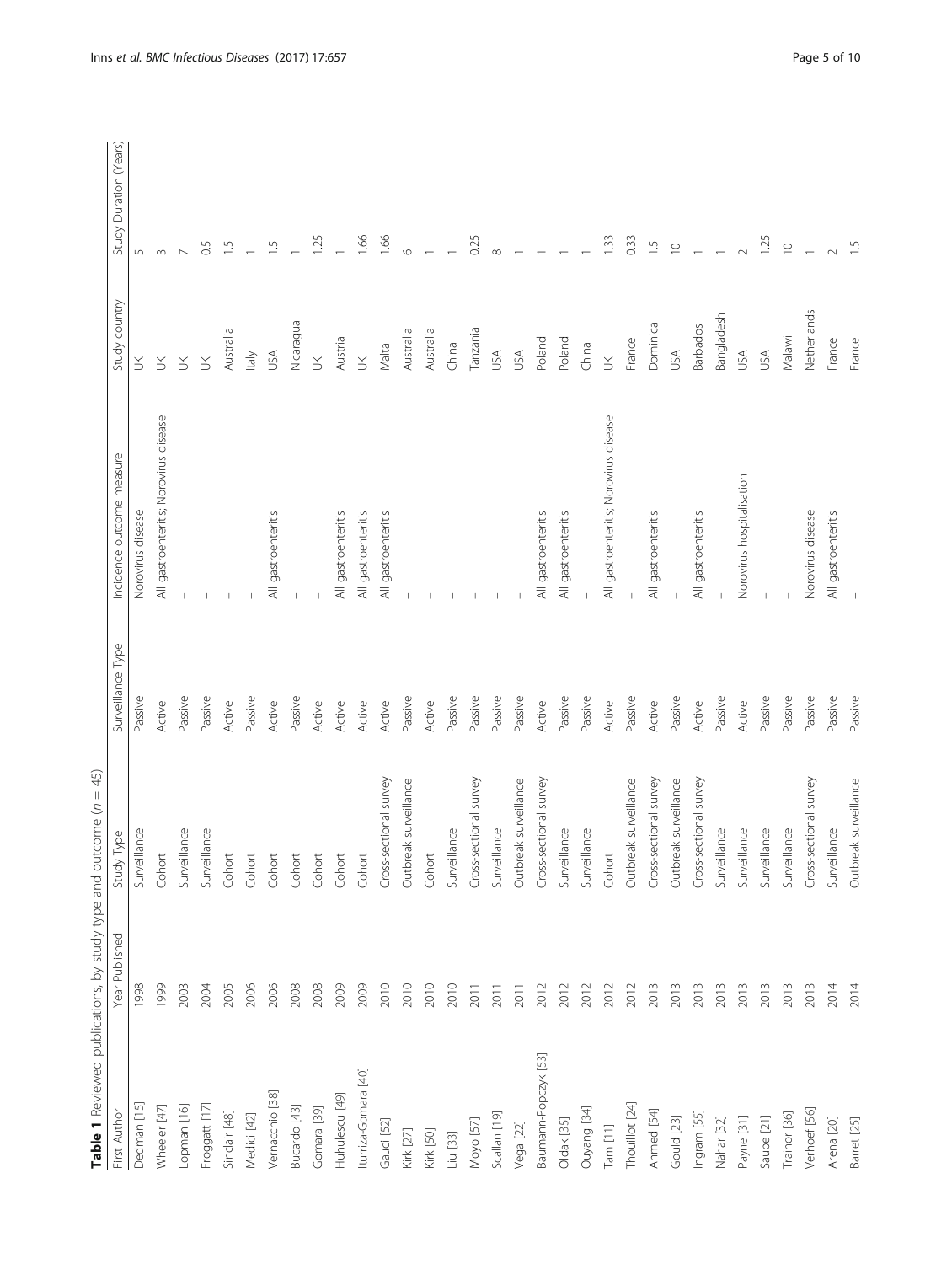|                   |                | Table 1 Reviewed publications, by study type and outcome $(n = 45)$ (Continued) |                   |                                        |               |                        |
|-------------------|----------------|---------------------------------------------------------------------------------|-------------------|----------------------------------------|---------------|------------------------|
| First Author      | Year Published | Study Type                                                                      | Surveillance Type | Incidence outcome measure              | Study country | Study Duration (Years) |
| Bernard [18]      | 2014           | Surveillance                                                                    | Passive           | Norovirus disease                      | Germany       | $\infty$               |
| Anders [45]       | 2015           | Cohort                                                                          | Active            | All gastroenteritis                    | Vietnam       |                        |
| Ballard [51]      | 2015           | Cohort                                                                          | Active            | All gastroenteritis; Norovirus disease | Peru          |                        |
| Enserink [41]     | 2015           | Cohort                                                                          | Active            | All gastroenteritis                    | Netherlands   |                        |
| Fernandez [37]    | 2015           | Case-control                                                                    | Passive           |                                        | Colombia      | not stated             |
| Gaspard [26]      | 2015           | Outbreak surveillance                                                           | Active            |                                        | France        | ७                      |
| Lekana-Douki [44] | 2015           | Cohort                                                                          | Passive           | I                                      | Gabon         | $\frac{25}{2}$         |
| Leshem [30]       | 2015           | Surveillance                                                                    | Active            | Norovirus hospitalisation              | Isreal        |                        |
| Platts-Mills [46] | 2015           | Cohort                                                                          | Active            |                                        | multi-site    |                        |
| Sakon [28]        | 2015           | Surveillance                                                                    | Passive           |                                        | Japan         |                        |
| Thongprachum [29] | 2015           | Surveillance                                                                    | Passive           | I                                      | Japan         |                        |
| Xue [58]          | 2015           | Cross-sectional survey                                                          | Active            |                                        | China         |                        |
|                   |                |                                                                                 |                   |                                        |               |                        |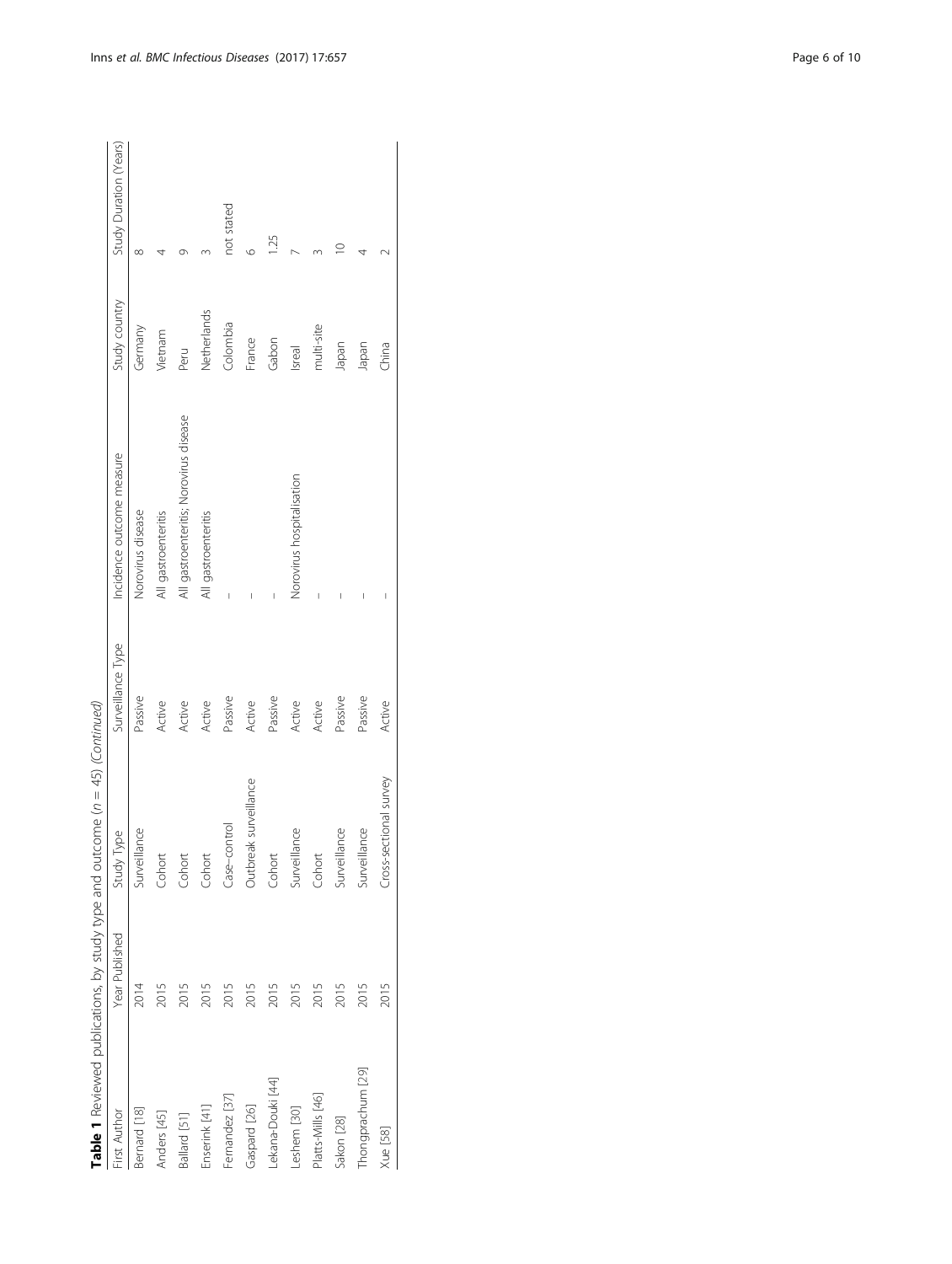<span id="page-6-0"></span>

Economic Area (EEA) countries for the collection, analysis and dissemination of data on communicable diseases. Norovirus disease is not one of the 52 communicable diseases covered by this surveillance system [\[59](#page-9-0)]. Another reason could be the low priority of testing for norovirus with limited healthcare or laboratory resources. Due to the usually mild self-limiting nature of the disease, testing for norovirus may not be prioritised by healthcare providers. This is an issue in high-resource countries, but is particularly relevant in low-resource settings. This under-representation of developing countries may be partially addressed by plans for the inclusion of norovirus in the World Health Organisation (WHO) global rotavirus surveillance network [\[60\]](#page-9-0), which includes a number of developing countries. The change in the number of papers published, whereby we observed that the majority have been published since 2010, is likely to be related to the change in testing from electron microscopy to more rapid and more sensitive techniques such as real-time polymerase chain reaction (RT-PCR) and EIA [[61](#page-9-0)].

We found that estimates of the incidence rate of community-based norovirus disease had three outcome measures; norovirus hospitalisation, norovirus disease and all gastroenteritis. The two estimates of norovirus

hospitalisation in children were both similar, around one case per 1000 person-years. Of the estimates of norovirus disease, one estimate was far lower (0.024 cases per 1000 person-years) than the others [[15\]](#page-8-0). This much lower estimate is possibly due to the different diagnostic methods used; this is the earliest published study included in the review and at that time diagnosis of norovirus was by electron microscopy which is far less sensitive for detecting norovirus. This may also reflect changes in the criteria for testing for norovirus; as cheaper PCR tests have become more widespread, this may have led laboratories to widen the criteria for testing stool specimens for norovirus. The wide range of other estimates for norovirus disease (12.5–60 cases per 1000 person-years) and all gastroenteritis (29.5–1100 cases per 1000 person-years) probably reflects the different populations and age groups included. Unfortunately 12 of the publications included a point estimate, but did not include any estimate interval. Therefore, caution must be used when drawing conclusions from the differing estimates.

Subsequent to the period of this literature search, a report has been published on an enhanced surveillance system for norovirus in an area of China [[62\]](#page-9-0). The rate of norovirus-associated diarrhoea that they observed was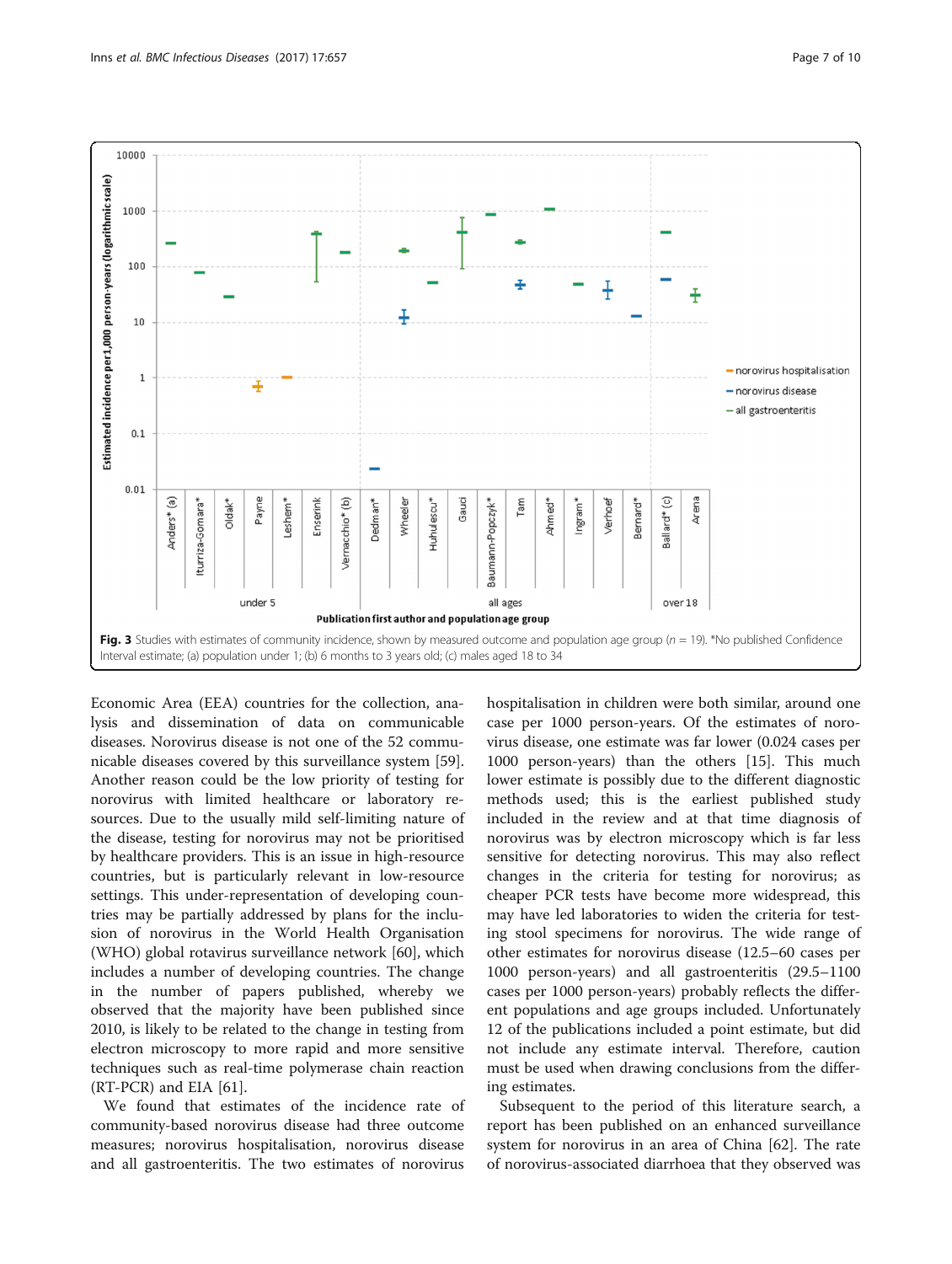<span id="page-7-0"></span>89 cases per 1000 person-years (95% CI 82–97); this is higher than any of the estimates captured in this review, the next highest being 60 cases per 1000 person-years from a study in South America [[51](#page-9-0)]. This higher rate in China may represent an increased incidence in this population, or could be a product of the extrapolations used to produce the estimate from the surveillance data.

In this review we were only able to include papers written in English due to resource limitations. As a consequence of not including those publications not in English, it is likely that we have under-represented the findings of countries where English is not widely spoken. In addition, some reports or descriptions of surveillance systems may be published on institute websites rather than indexed journals. This type of "grey literature" is difficult to search and capture in a systematic way, so is therefore excluded from this review, possibly affecting the representativeness of our findings. We were not able to undertake a meta-analysis of the norovirus incidence rates due to the extensive heterogeneity in study designs, laboratory methods, outcome measures and study populations. A meta-analysis to estimate the prevalence of norovirus in persons with acute gastroenteritis has previously been conducted [3].

Of the 45 publications included in this review, incidence estimates were only available for 19. Excluding those publications reporting on the surveillance of outbreaks, 20 publications did not include an estimate of incidence. Of the 19 papers reporting incidence estimates, 14 were classed as active surveillance as they clearly enumerated the person-time at risk in the population. The five papers classed as passive surveillance used population denominators which assume that all persons would have been captured in the surveillance system had they become a case. It has been shown that a large proportion of norovirus cases are not captured in national surveillance systems [[11\]](#page-8-0), so estimates from these passive systems have to be interpreted in this light. A number of the surveillance publications, particularly those based in hospitals, did not report or estimate a denominator population. Without a population denominator, it is not possible to calculate incidence rates. We would recommend that future publications of this kind include an estimate of the population denominator as good epidemiological practice, and to facilitate further research of this kind.

## Conclusions

In this systematic review, we found that despite norovirus being an important cause of acute gastroenteritis, in terms of number of cases that occur, few papers describe community-based surveillance for it, and a small number report any measure of norovirus incidence. Standardised age-specific estimates of norovirus

incidence would be valuable for calculating the true global burden of norovirus disease; robust community surveillance systems would be able to produce this information.

## Additional file

## [Additional file 1:](dx.doi.org/10.1186/s12879-017-2758-1) Completed PRISMA checklist. (DOC 62 kb)

#### Abbreviations

CDC: Centres for Disease Control and Prevention; EEA: European Economic Area; EIA: Enzyme immunoassay; EM: Electron microscopy; EU: European Union; LTCF: Long-term care facility; PCR: Polymerase chain reaction; PRISMA: Preferred Reporting Items for Systematic Reviews and Meta-Analyses; RT-PCR: Real-time polymerase chain reaction; TESSy: The European Surveillance System; WHO: World Health Organisation

#### Acknowledgements

Not applicable

#### Funding

The research was funded by the National Institute for Health Research Health Protection Research Unit (NIHR HPRU) in Gastrointestinal Infections at the University of Liverpool in partnership with Public Health England (PHE), University of East Anglia, University of Oxford and the Institute of Food Research. The views expressed are those of the author(s) and not necessarily those of the NHS, the NIHR, the Department of Health or Public Health England.

#### Availability of data and materials

Not applicable

#### Authors' contributions

TI, JH, RV, MIG and SOB all contributed to the study design. TI and JH undertook the search, selection and analysis, and wrote the first draft. All authors read and approved the final manuscript.

#### Ethics approval and consent to participate

Not applicable

#### Consent for publication

Not applicable

#### Competing interests

The authors declare that they have no competing interests.

#### Publisher's Note

Springer Nature remains neutral with regard to jurisdictional claims in published maps and institutional affiliations.

#### Author details

<sup>1</sup>Institute of Psychology, Health and Society, University of Liverpool Liverpool, UK. <sup>2</sup>NIHR Health Protection Research Unit in Gastrointestinal Infections, University of Liverpool, Liverpool, UK. <sup>3</sup>Field Epidemiology Service, Public Health England, London, UK. <sup>4</sup>NIHR Health Protection Research Unit in Emerging and Zoonotic Infections, University of Liverpool, Liverpool, UK. <sup>5</sup>Institute of Infection and Global Health, University of Liverpool, Liverpool UK.

#### Received: 25 February 2017 Accepted: 22 September 2017 Published online: 29 September 2017

#### References

- 1. Atmar RL, Estes MK. The Epidemiologic and Clinical Importance of Norovirus Infection. Gastroenterol Clin N Am. 2006;35(2):275–90.
- 2. Patel MM, Hall AJ, Vinjé J, Parashar UD. Noroviruses: A comprehensive review. J Clin Virol. 2009;44(1):1–8.
- 3. Ahmed SM, Hall AJ, Robinson AE, Verhoef L, Premkumar P, Parashar UD, Koopmans M, Lopman BA. Global prevalence of norovirus in cases of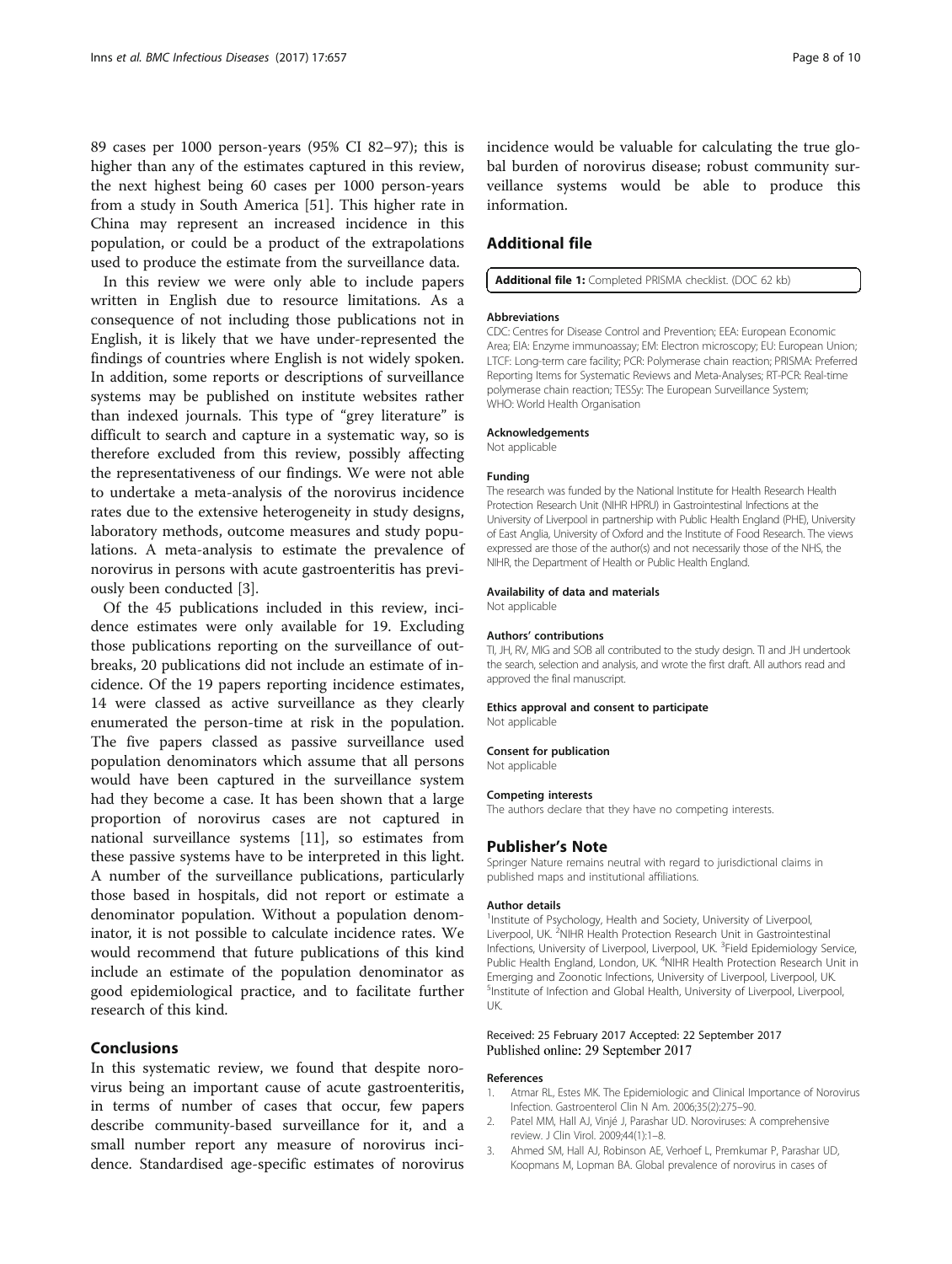<span id="page-8-0"></span>gastroenteritis: a systematic review and meta-analysis. Lancet Infect Dis. 2014;14(8):725–30.

- 4. Meakins SM, Adak GK, Lopman BA, O'Brien SJ. General outbreaks of infectious intestinal disease (IID) in hospitals, England and Wales, 1992–2000. J Hosp Infect. 2003;53(1):1–5.
- 5. Harris JP. Norovirus Surveillance: An Epidemiological Perspective. J Infect Dis. 2016;213(suppl 1):S8–S11.
- 6. Harris JP, Lopman BA, O'Brien SJ. Infection control measures for norovirus: a systematic review of outbreaks in semi-enclosed settings. J Hosp Infect. 2010;74(1):1–9.
- Lopman BA, Andrews N, Sarangi J, Vipond IB, Brown DWG, Reacher MH. Institutional risk factors for outbreaks of nosocomial gastroenteritis: Survival analysis of a cohort of hospital units in South-west England, 2002–2003. J Hosp Infect. 2005;60(2):135–43.
- 8. Harris JP, Edmunds WJ, Pebody RG, Brown DW, Lopman B. Deaths from Norovirus among the Elderly, England and Wales. Emerging Infectious Disease journal. 2008;14(10):1546.
- 9. M'ikanatha NM, Lynfield R, Van Beneden CA, de Valk H: Infectious Disease Surveillance, 2nd edn. Chichester: Wiley-Blackwell; 2013.
- 10. Rabenau HF, Stürmer M, Buxbaum S, Walczok A, Preiser W, Doerr HW. Laboratory Diagnosis of Norovirus: Which Method Is the Best? Intervirology. 2003;46(4):232–8.
- 11. Tam CC, Rodrigues LC, Viviani L, Dodds JP, Evans MR, Hunter PR, Gray JJ, Letley LH, Rait G, Tompkins DS, et al. Longitudinal study of infectious intestinal disease in the UK (IID2 study): Incidence in the community and presenting to general practice. Gut. 2012;61(1):69–77.
- 12. Harris JP, Adams NL, Lopman BA, Allen DJ, Adak GK. The development of web-based surveillance provides new insights into the burden of norovirus outbreaks in hospitals in England. Epidemiol Infect. 2014;142(8):1590–8.
- 13. Liberati A, Altman DG, Tetzlaff J, Mulrow C, Gøtzsche PC, Ioannidis JPA, Clarke M, Devereaux PJ, Kleijnen J, Moher D. The PRISMA statement for reporting systematic reviews and meta-analyses of studies that evaluate healthcare interventions: explanation and elaboration. BMJ. 2009;339
- 14. Inns T, Harris J, Vivancos R, Ituriza-Gomara M, O'Brien SJ: Community-based surveillance of norovirus disease: a systematic review. PROSPERO 2016: CRD42016048659. [http://www.crd.york.ac.uk/PROSPERO/display\\_record.](http://www.crd.york.ac.uk/PROSPERO/display_record.asp?ID=CRD42016048659) [asp?ID=CRD42016048659](http://www.crd.york.ac.uk/PROSPERO/display_record.asp?ID=CRD42016048659).
- 15. Dedman D, Laurichesse H, Caul EO, Wall PG. Surveillance of small round structured virus (SRSV) infection in England and Wales, 1990–5. Epidemiol Infect. 1998;121(1):139–49.
- 16. Lopman BA, Adak GK, Reacher MH, Brown DWG. Two epidemiologic patterns of Norovirus outbreaks: Surveillance in England and Wales, 1992–2000. Emerg Infect Dis. 2003;9(1):71–7.
- 17. Froggatt PC, Vipond IB, Ashley CR, Lambden PR, Clarke IN, Caul EO. Surveillance of Norovirus Infection in a Study of Sporadic Childhood Gastroenteritis in South West England and South Wales, during One Winter Season (1999–2000). J Med Virol. 2004;72(2):307–11.
- 18. Bernard H, Höhne M, Niendorf S, Altmann D, Stark K. Epidemiology of norovirus gastroenteritis in Germany 2001–2009: eight seasons of routine surveillance. Epidemiol Infect. 2014;142(1):63–74.
- 19. Scallan E, Hoekstra RM, Angulo FJ, Tauxe RV, Widdowson MA, Roy SL, Jones JL, Griffin PM. Foodborne illness acquired in the United States-Major pathogens. Emerg Infect Dis. 2011;17(1):7–15.
- 20. Arena C, Amoros JP, Vaillant V, Ambert-Balay K, Chikhi-Brachet R, Jourdan-Da Silva N, Varesi L, Arrighi J, Souty C, Blanchon T, et al. Acute diarrhea in adults consulting a general practitioner in France during winter: Incidence, clinical characteristics, management and risk factors. BMC Infect Dis. 2014;574
- 21. Saupe AA, Kaehler D, Cebelinski EA, Nefzger B, Hall AJ, Smith KE. Norovirus surveillance among callers to foodborne illness complaint hotline, Minnesota, USA, 2011–2013. Emerg Infect Dis. 2013;19(8):1293–6.
- 22. Vega E, Barclay L, Gregoricus N, Williams K, Lee D, Vinje J. Novel surveillance network for norovirus gastroenteritis outbreaks, United States. Emerg Infect Dis. 2011;17(8):1389–95.
- 23. Gould LH, Walsh KA, Vieira AR, Herman K, Williams IT, Hall AJ, Cole D. Surveillance for foodborne disease outbreaks - United States, 1998–2008. MMWR Surveill Summ. 2013:62, 1.
- 24. Thouillot F, Delhostal C, Edel C, Bettinger A, Pothier P, Ambert-Balay K, Meffre C, Alsibai S. Gastroenteritis outbreaks in elderly homes in the East of France during winter 2009/10: Aetiology research for a series of 37 outbreaks. Eur Secur. 2012, 17:9.
- 25. Barret AS, Jourdan-da Silva N, Ambert-Balay K, Delmas G, Bone A, Thiolet JM, Vaillant V. Surveillance for outbreaks of gastroenteritis in

elderly long-term care facilities in France, November 2010 to May 2012. Euro Surveill. 2014;19:29.

- 26. Gaspard P, Ambert-Balay K, Mosnier A, Aho-Glélé S, Roth C, Larocca S, Simon L, Talon D, Rabaud C, Pothier P. Burden of gastroenteritis outbreaks: Specific epidemiology in a cohort of institutions caring for dependent people. J Hosp Infect. 2015;91(1):19–27.
- 27. Kirk MD, Fullerton KE, Hall GV, Gregory J, Stafford R, Veitch MG, Becker N. Surveillance for outbreaks of gastroenteritis in long-term care facilities, Australia, 2002–2008. Clin Infect Dis. 2010;51(8):907–14.
- 28. Sakon N, Yamazaki K, Nakata K, Kanbayashi D, Yoda T, Mantani M, Kase T, Takahashi K, Komano J. Impact of genotype-specific herd immunity on the circulatory dynamism of norovirus: A 10-year longitudinal study of viral acute gastroenteritis. J Infect Dis. 2015;211(6):879–88.
- 29. Thongprachum A, Takanashi S, Kalesaran AFC, Okitsu S, Mizuguchi M, Hayakawa S, Ushijima H. Four-year study of viruses that cause diarrhea in Japanese pediatric outpatients. J Med Virol. 2015;87(7):1141–8.
- 30. Leshem E, Givon-Lavi N, Vinjé J, Gregoricus N, Parashar U, Dagan R. Differences in Norovirus-Associated Hospital Visits Between Jewish and Bedouin Children in Southern Israel. Pediatr Infect Dis J. 2015;34(9):1036–8.
- 31. Payne DC, Vinjé J, Szilagyi PG, Edwards KM, Staat MA, Weinberg GA, Hall CB, Chappell J, Bernstein DI, Curns AT, et al. Norovirus and medically attended gastroenteritis in U.S. children. N Engl J Med. 2013;368(12):1121–30.
- 32. Nahar S, Afrad MH, Begum N, Al-Mamun F, Sarker AK, Das SK, Faruque ASG, Pourkarim MR, Choudhuri MSK, Azim T, et al. High prevalence of noroviruses among hospitalized diarrheal patients in Bangladesh, 2011. J Infect Dev Countries. 2013;7(11):892–6.
- 33. Liu LJ, Liu W, Liu YX, Xiao HJ, Jia N, Liu G, Tong YG, Cao WC. Identification of Norovirus as the Top Enteric Viruses Detected in Adult Cases with Acute Gastroenteritis. Am J Trop Med Hyg. 2010;82(4):717–22.
- 34. Ouyang Y, Ma H, Jin M, Wang X, Wang J, Xu L, Lin S, Shen Z, Chen Z, Qiu Z, et al. Etiology and epidemiology of viral diarrhea in children under the age of five hospitalized in Tianjin, China. Arch Virol. 2012;157(5):881–7.
- 35. Oldak E, Sulik A, Rozkiewicz D, Liwoch-Nienartowicz N. Norovirus infections in children under 5 years of age hospitalized due to the acute viral gastroenteritis in northeastern Poland. Eur J Clin Microbiol Infect Dis. 2012;31(4):417–22.
- 36. Trainor E, Lopman B, Iturriza-Gomara M, Dove W, Ngwira B, Nakagomi O, Nakagomi T, Parashar U, Cunliffe N. Detection and molecular characterisation of noroviruses in hospitalised children in Malawi, 1997–2007. J Med Virol. 2013;85(7):1299–306.
- 37. Fernández KP, Ulloa JC, Meneses M, Matiz LF, Gutiérrez MF. Norovirus, the principal cause of viral diarrhea in two regions of Colombia. Univ Sci. 2015;20(1):107–15.
- 38. Vernacchio L, Vezina RM, Mitchell AA, Lesko SM, Plaut AG, Acheson DWK. Characteristics of persistent diarrhea in a community-based cohort of young US children. J Pediatr Gastroenterol Nutr. 2006;43(1):52–8.
- 39. Gomara MI, Simpson R, Perault AM, Redpath C, Lorgelly P, Joshi D, Mugford M, Hughes CA, Dalrymple J, Desselberger U, et al. Structured surveillance of infantile gastroenteritis in East Anglia, UK: Incidence of infection with common viral gastroenteric pathogens. Epidemiol Infect. 2008;136(1):23–33.
- 40. Iturriza-Gomara M, Elliot AJ, Dockery C, Fleming DM, Gray JJ. Structured surveillance of infectious intestinal disease in pre-school children in the community: "The Nappy Study". Epidemiol Infect. 2009;137(7):922–31.
- 41. Enserink R, Mughini-Gras L, Duizer E, Kortbeek T, Van Pelt W. Risk factors for gastroenteritis in child day care. Epidemiol Infect. 2015;143(13):2707–20.
- 42. Medici MC, Martinelli M, Abelli LA, Ruggeri FM, Di Bartolo I, Arcangeletti MC, Pinardi F, De Conto F, Izzi G, Bernasconi S, et al. Molecular epidemiology of norovirus infections in sporadic cases of viral gastroenteritis among children in Northern Italy. J Med Virol. 2006;78(11):1486–92.
- 43. Bucardo F, Nordgren J, Carlsson B, Paniagua M, Lindgren PE, Espinoza F, Svensson L. Pediatric norovirus diarrhea in Nicaragua. J Clin Microbiol. 2008;46(8):2573–80.
- 44. Lekana-Douki SE, Kombila-Koumavor C, Nkoghe D, Drosten C, Drexler JF, Leroy EM. Molecular epidemiology of enteric viruses and genotyping of rotavirus A, adenovirus and astrovirus among children under 5 years old in Gabon. Int J Infect Dis. 2015;34:90–5.
- 45. Anders KL, Thompson CN, Thuy NTV, Nguyet NM, Tu LTP, Dung TTN, Phat VV, Van NTH, Hieu NT, Tham NTH, et al. The epidemiology and aetiology of diarrhoeal disease in infancy in southern Vietnam: A birth cohort study. Int J Infect Dis. 2015;35:e3–e10.
- 46. Platts-Mills JA, Babji S, Bodhidatta L, Gratz J, Haque R, Havt A, McCormick BJJ, McGrath M, Olortegui MP, Samie A, et al. Pathogen-specific burdens of